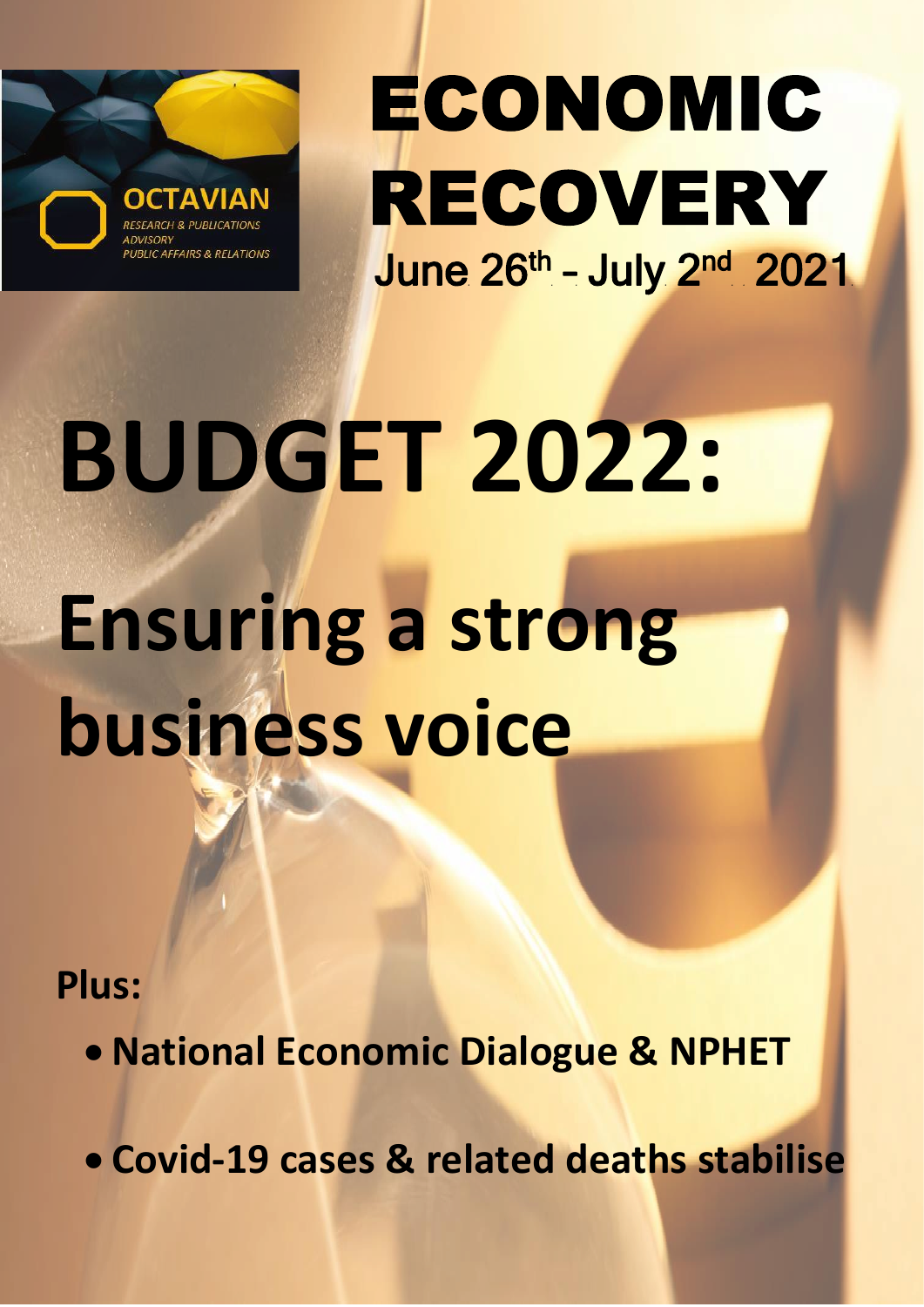# A Strong Voice for Business



After a year of pandemic supports Budget 2022 will present tough choices for government. How soon to withdraw business supports? Raise taxes or cut spending? How to ensure a jobs led recovery? Since publishing Ireland's first Covid recovery agenda in April 2020 – the first to recommend a July Stimulus (which occurred) - we went on to help shape regional and sectoral recovery in partnership with valued clients. And we have learned one thing: If you don't ask, you don't get. Since March 2020 our weekly briefing – also world's first – has kept business abreast of the key issues in this crisis.

This week we begin to focus on next October's budget. Already we are receiving strong signals about what lies ahead: Government is holding fast to our low corporation tax regime, holding out on signing an OECD global tax deal.

The pressure for tax increases will therefore fall on taxes that have a detrimental effect on our domestic economy. Already reeling from NPHET's bombshell this week, the domestic business sector's frustration with a perceived lack of coordination, communication and consultation.

In our work we have been a constant support for small business groups in making their case to government. The conclusion of the National Economic Dialogue this week shows that work is more necessary than ever. While addressing useful topics from economic resilience, job creation, housing and climate action, policy making remains dominated by academic rather than business focused research and the voice of small business remains outnumbered, fragmented and poorly resourced. Ensuring business voice is heard in Budget 2022 – and by the Commission on Tax and Welfare – will require focused research, publication, social media and advocacy skills of the kind we combine.

It won't be easy. The cabinet's decision to restore public pay to 2008 levels for higher earners shows the strong emphasis on spending priorities. That emphasis saw spending rise by €16 billion between 2015 and 2019 at the expense of easing the tax burden created by the last crisis. With those legacy taxes still burdening the small business sector, effective representation coming up to Budget 2022 is more vital than ever. Contact us on [info@octavian.ie](mailto:info@octavian.ie) to find out more.

#### **Marc Coleman** BA M Econ Sci ASP MBA **Founder, Octavian Economics**

#### **Disclaimer**

This report has been produced on a voluntary basis by Octavian Economics to assist the public's understanding of the economic crisis created by official and commercial responses to contain the spread of Covid-19. It does not constitute advice offered or solicited for the purposes of making investments or informing commercial or personal financial gain. The impetus of timely response necessary involves some abbreviation of detail. Views contained in Guest articles are not necessarily those of Octavian and vice-versa. © Marc Coleman 2021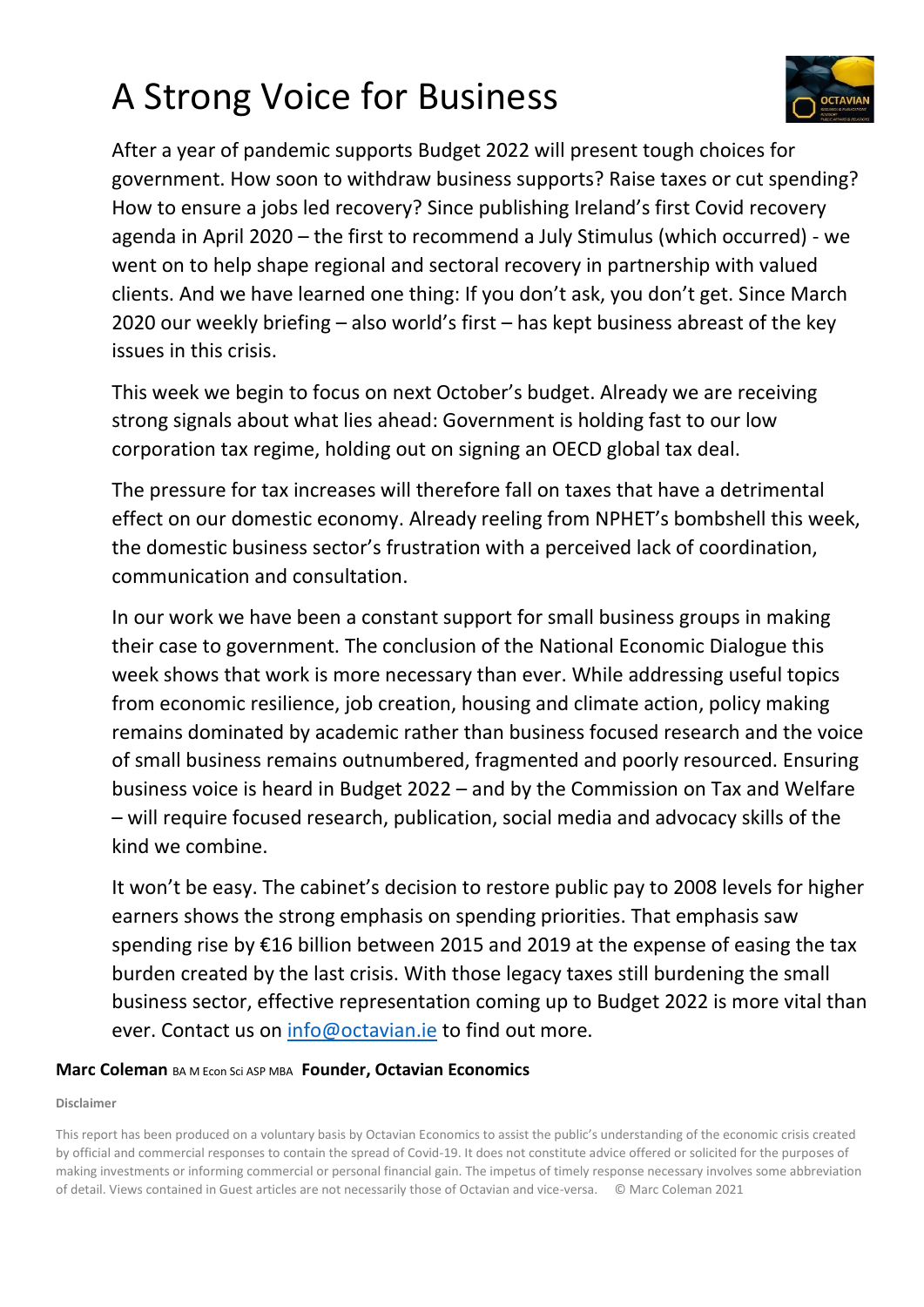# **BUDGET 2022: EFFECTIVE BUSINESS REPRESENTATION**

Several sectors of our economy have a built in advantage in terms of default access to government thinking. At the National Economic Dialogue, for instance, the academic sector was strongly represented in position papers setting a context for higher spending and taxation decisions. But will this be good for business recovery?

The design of Budget 2022 will be critical to its success or failure. The intentions of the Dialogue – a resilient, inclusive recovery, are all positive. But effective business representation and advocacy will be needed to correct misperceptions and incomplete narratives as well as to ensure that budgetary policy measures, once agreed, are communicated and implemented effectively.

This is where Octavian blend of policy and public affairs capacity can help your business and sector to make its voice heard in time.







In April 2021 our publication *"An Economic Response to Covid-19"* successfully called for a July Stimulus package, which occurred once the government was formed while subsequent publications have led policy thinking in several key areas including:

- Regional recovery (*"Ensuring a Sustainable Recovery in the Greater Dublin Region", Nov 2021)*
- Town and village centred recovery (*"Designing a Lasting Localised Recovery", Feb 2021)*
- Recovery in sectors particularly affected by both Brexit and Covid (*"Saving Seafood and Harnessing our Ocean Wealth", April)*
- Environmentally sustainable recovery and ESG *("From Aspiration to Operation – Scoping Ireland's Green Finance Potential).*

Our Founder has also in previous roles (Economics Editor Irish Times, Sunday Independent columnist, Newstalk presenter, Author) contributed to both public awareness and government decision making on tax policies including in relation to income tax bands and thresholds, Household Carer's allowance, VAT, Capital Gains Tax, Stamp Duty and tax reliefs.

In this article we



- Recap on key features of Budget 2021
- Look at the economic parameters facing government in Budget 2022
- Outline broad policy challenges
- Identify key priorities for business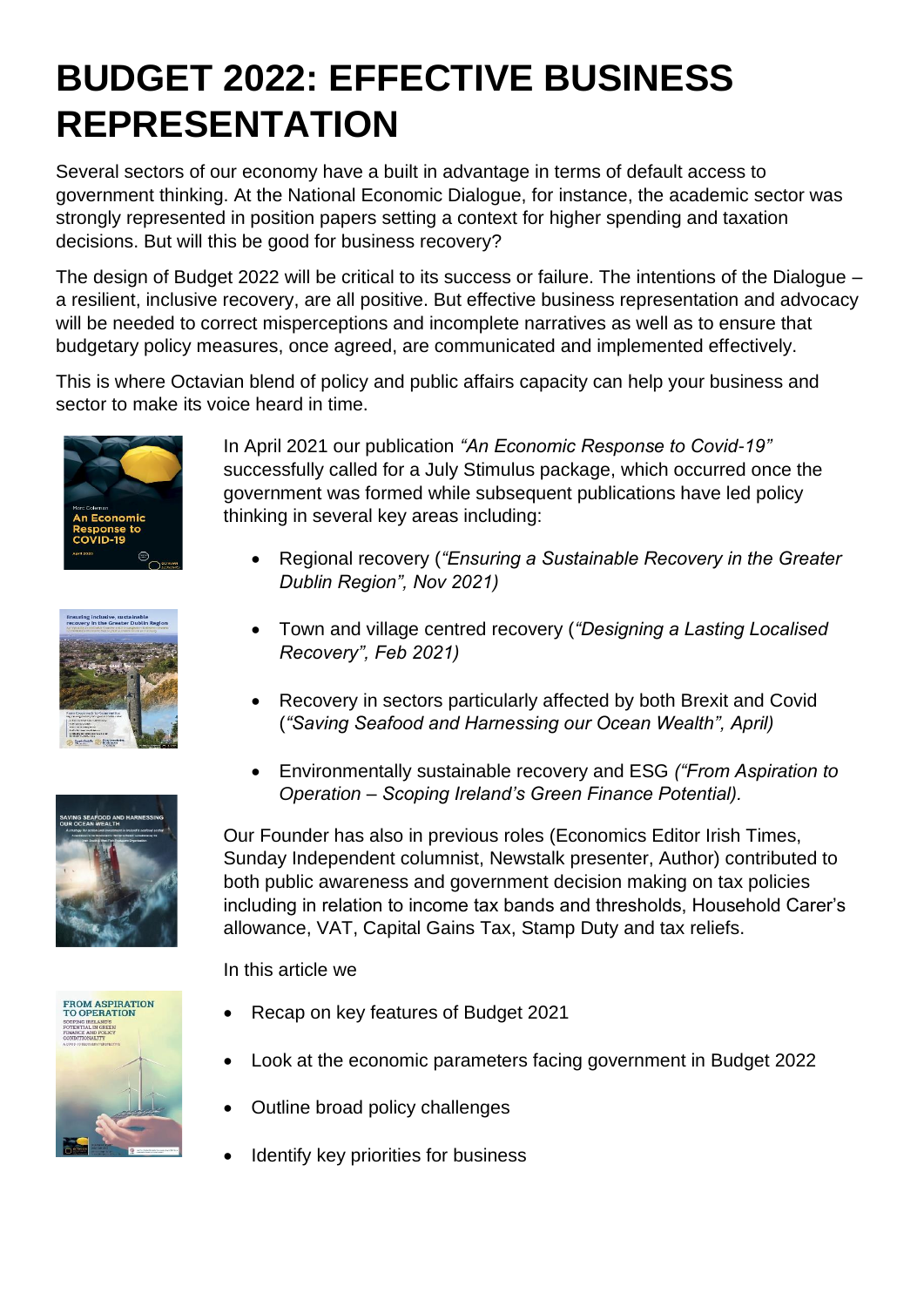## **Budget 2021: A Recap**

Last October's budget was the first since the beginning of the pandemic. In the wake of a targeted package business stimulus package the previous July – which our 2020 publication "*An Economic Response to Covid-19"* had called for the previous April – Budget 2021 had the following features:

- The budget was dominated by an additional allocation of €6.4 billion to the Departments of Health and Social welfare in relation to, respectively, PPE and Testing and Tracing (Department of Health) and extending the Emergency Wage Subsidy Scheme (EWSS).
- A  $\epsilon$ 2.1 contingency fund was provided along with a  $\epsilon$ 3.4 recovery fund to allocate over 2021 as the need arises.
- Tax warehousing for the self-employed was extended for up to 5 years
- A Covid Restrictions Support Scheme paying €5,000 a week to eligible businesses
- A temporary reduction in VAT on the hospitality sector from 13.5% to 9%
- An equity fund to investment in high innovation enterprises and the extension of the Knowledge Development Box
- A set of measures to promote climate action including
	- o An increase in the per tonne carbon tax by €7.50 per annum
	- o A €286 million retrofit programme
	- o Accelerated capital allowances for energy efficient buildings
- On taxation there were no changes to personal income tax or USC but some modest changes to PRSI (a rise in the higher employer's PRSI threshold)
- The extension of the Help to Buy scheme giving 10% of a house price up to  $€300,000$
- The announcement of a "Corporation Tax roadmap" and some modest changes to film relief, tax credits for the gaming sector and the tax treatment of intangible assets

## **Macro-economic aspects of Budget 2021**

In broad macroeconomic terms the measures above raised national debt – as measured by Gross National Income modified (GNI\*) from 95.6 to a projected 2021 level of 114.7 per cent. Generally a level over 100 per cent creates a risk of future interest rate rises burdening government with large debt repayments.

Above 120 per cent, debt can become unsustainable and self-increasing as tax rises reduce the size of the economy, as happened in the 1980s.

|                      | 2019    | $2021f^*$ |
|----------------------|---------|-----------|
| <b>Trade Balance</b> | $+12.3$ | $+34.8$   |
| <b>Gross Debt</b>    | 95.6    | 114.7     |
| Unemployment         | 5.0     | 10.3      |

*\* Forecast. Source: Department of Finance*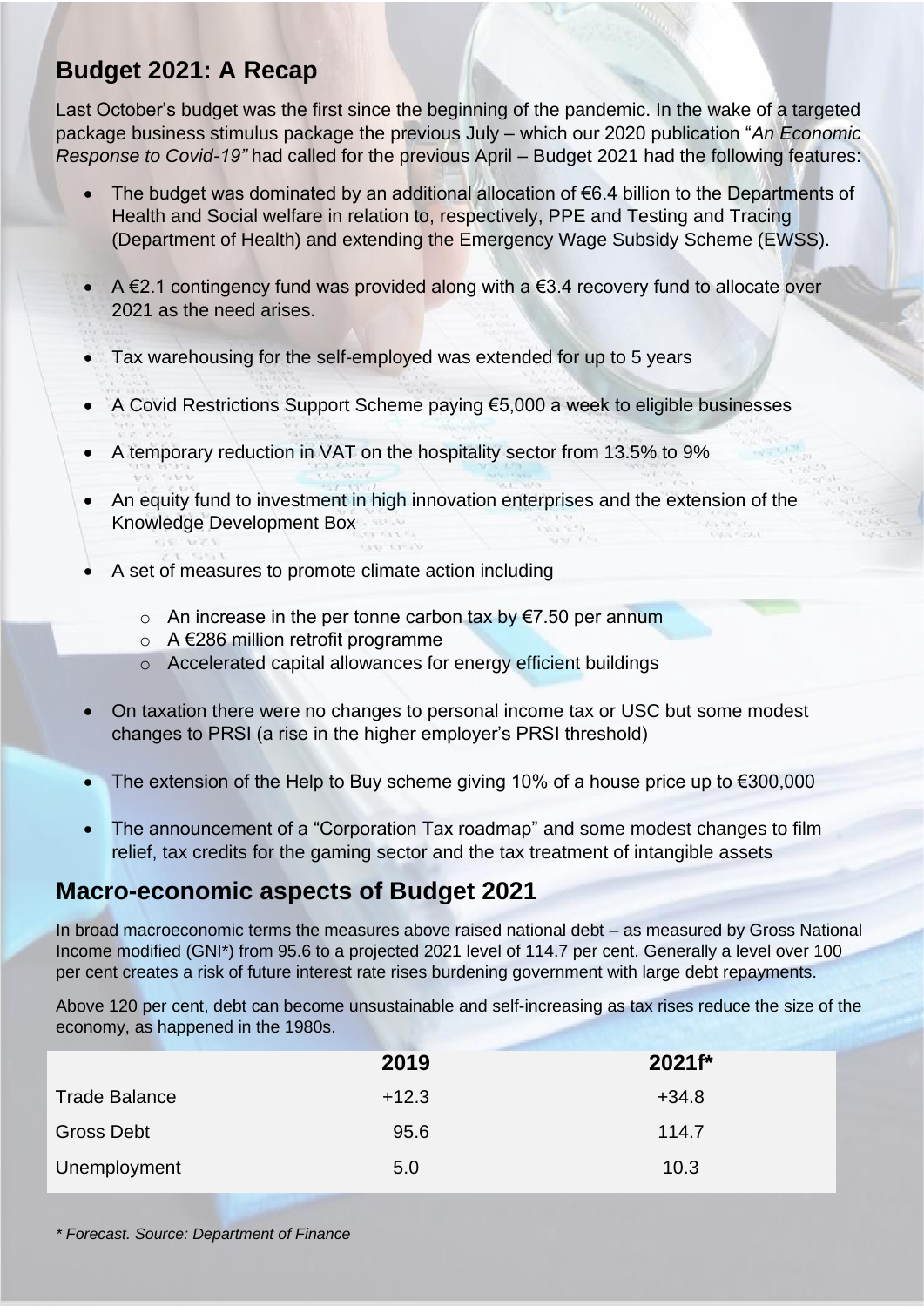An interesting – and positive - feature of the change in the economy between 2019 and 2021 is the dramatic improvement in an already a strong trade surplus (12.3 per cent) to a staggering 34.8 per cent. This corresponds to another interesting – and also positive feature: The fact that as measured by GDP rather than GNI\* the share of national debt is just 66 per cent, only modestly above the European Fiscal Treaty benchmark threshold of 60 per cent. The reason for using two very different economic measures in government forecasts is that the former (GNI\*) is seen as a more reliable measure of the economy's capacity to generate tax to support debt repayments.

## **Two Macro-economic challenges facing budgetary policy**

As well as many tactical policy challenges, there are two key big broad macroeconomic challenges facing budgetary policy in the years ahead. The first is an "inter-sectoral" challenge – the challenge of balancing fiscal adjustment between the multinational and domestic sectors of the economy.

The second is an "inter-temporal" fiscal policy problem namely balancing the legacy of adjustment to the previous crisis with the forthcoming adjustment of budgetary policy.

The first of these relates to the reason differing measures of debt used above brings us to first of the major the heart of the dual challenge facing the Irish economy as it adjusts to the pandemic: The ongoing resilience of an export generating multinational sector on one hand – a sector that is attracted to and benefits from Ireland's successful low corporation tax rate - and the far greater vulnerability of the domestic economy which is more exposed to higher rates of taxation on income, purchases and capital transactions.

The challenge is achieving fiscal sustainability where a domestic economy already more vulnerable to pandemic is more affected by tax rises also. A key conclusion of the National Economic Dialogue (NED) is that the tax burden would be much higher in ten years' time.

The Economic and Social Research Institute (ESRI) examined the case for higher taxes in May. The government's tough stance in refusing to sign an OECD international tax agreement shows a welcome commitment to retaining our successful low tax FDI model.

But this implies that the vulnerable domestic sector will bear more of the brunt of tax rises. Our analysis last year showed how our low tax multinational sector recovered much more quickly than the domestic sector of the economy during the previous crisis. Are we in for a repeat of this?

The second challenge relates to the legacy of the previous recession. Spending austerity was more than fully reversed in the subsequent 5 years between 2015 and 2019 with a €16 billion per annum rise in public spending.

By contrast of over €10 billion in tax increases levied during the 2009 to 2018 period, barely one tenth of these were reversed. The logic of this was relates to the dilemma above: As a share of GDP, our tax revenues were deemed too low by EU standard.

However this apparently low burden is due to GDP being relatively larger than the EU average due to our lower corporation tax bringing in FDI activity.

Ironically, this success of a low tax FDI model is prompting academics to conclude that taxes should be increased on a domestic sector already suffering from the legacy of higher domestic tax rates imposed in the last crisis.

This policy logic is therefore perversely inflicting punishment on the domestic sector for the success of our FDI sector.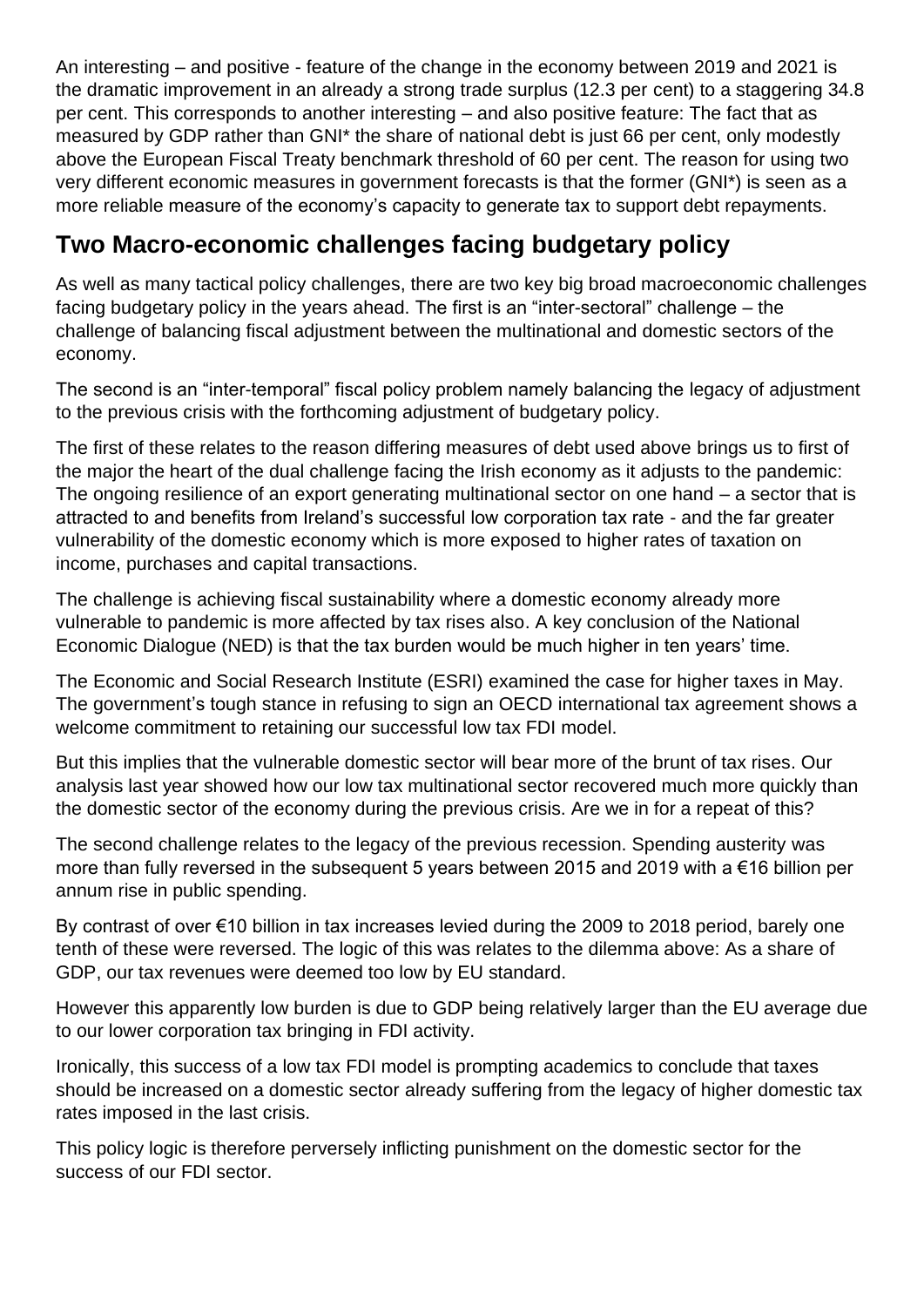### *A Key legacy issue: Tax rises from 2009-14 period remain largely in place*



*(Red indicates net tax increases, blue indicates net tax reductions)*

### **Economic parameters of Budget 2022**

The economic parameters of Budget 2022 are set out in the April Stability update as mandated by the EU Fiscal Treaty.

As the table shows below, General Government spending – as a measure of our domestic (GNI\*) economy measure – was over one half in 2020. This means that government spending now dominates the economy.

However the impact of pandemic supports – while the tipping point – is far from the dominant aspect of public spending. Compared to pre-Covid planned spending, an additional €17 billion was allocated to Budget 2021 due to the pandemic and of this €7.2 billion went towards Pandemic Unemployment and Employment Wage Subsidy reports with a further €14 billion in other supports. The vast bulk of the €104.1 billion spent by General Government goes not to the private sector but on public pay and social welfare.

|                                                               | 2020     | 2021  |
|---------------------------------------------------------------|----------|-------|
| General Government Spending (€<br>billion)                    | $104.1*$ | 103.4 |
| Gross National Income, modified<br>$(GNI^*)$ ( $\in$ billion) | 206.7    | 214.1 |
| Gen. Govt Spending (% of GNI*)                                | 50.4%    | 48.3% |

*Source: Department of Finance \* Some €87.8 billion of which is Voted Expenditure.*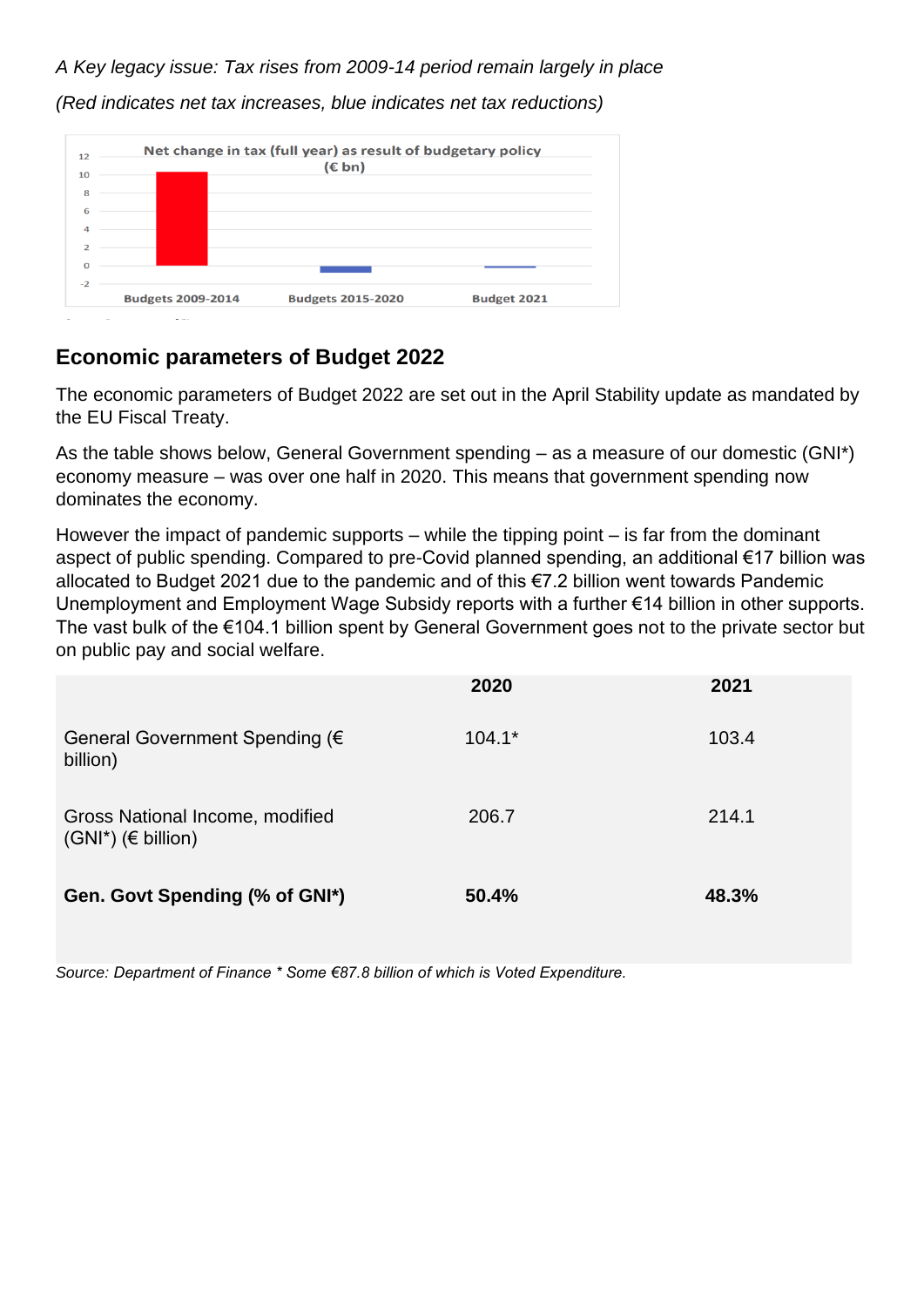### **Budget 2022: The Macroeconomic issues**

Despite dominating government spending increases business supports remain a minority of overall spending. But because they are more recent and unusual, the focus of Budget 2022 will be the extent to which spending on business supports can be reduced, rather than on conducting a fundamental review of over all public spending.

This differs from most household and business budgeting response to the crisis in which all items of expenditure are thoroughly reviewed. By contrast the dialogue surrounding NED was on discussing the pace and extent of reducing business supports and the case for raising the tax burden. NED breakout papers do discuss the importance of implementing the public spending code and also better performance budgeting and public service performance monitoring.

There will be pressure to achieve efficiency in current spending. The question is what metrics will be used to target effort: The educational sector is an interesting case in point: The political realities are such that, with a cabinet Minister defending the third level sector and given the third level sector's strong role in both the National Economic Dialogue and policy making generally it is hard to see significant effort being targeted here.

By contrast Ireland's status as having among the worst primary pupil teacher ratios in the EU suggests that this sector is politically weaker and that cuts, if they come, will – as was the case in the previous recession – be directed at politically weaker areas of public spending rather than at areas of significant waste and duplication. How the Non-Government Organisation sector will fare is also a case in point. The debate on housing has ignored the fact that Ireland has over 500 housing agencies, most of whom do excellent work. But a question begs asking as to whether there is a case for consolidation and efficiencies in the nearly €6 billion spent on these NGOs.

Unlike the NGO sector which can draw on tax funding to advocate for more tax funding, small business representative bodies do not have sufficient resources to make their case for continued budgetary support. Here is where Octavian's policy and public affairs service has provided effective business representation to key business sectors. We can ensure your message gets heard and is responded to in an open and accountable manner.

On the taxation side the two fundamental issues strategic relating to budgetary policy are the extent to which tax increases will affect the domestic over the international sector and the extent to which recognition will be given to the legacy of tax rises implemented between 2008 and 2014, most of which have not been reversed.

Echoing the approach of the previous crisis, there was no suggestion of increasing corporation tax, implying that the focus of adjustment will once more fall on taxes that disproportionately affect domestic demand. The incentivisation effects of this of the morale of small business owners and more vulnerable sectors remains to be seen. What is clear is that in terms of these priorities the narrative remains dominated by those for whom the economic impact of the crisis is either limited or zero, a fact that – unless business engages in constructive advocacy - is likely to have a profound impact on policy design in Budget 2022.

### **Budget 2022: The Microeconomic issues**

The "microeconomic" issues facing business in Budget 2022 could be divided into three broad categories: Urgent and immediate, medium-term and longer-term.

More immediate and urgent issues include (far from exhaustive):

• **The pace and targeting of the withdrawal of EWSS, PUP, commercial rates waiver , tax debt warehousing the new Business resumption support scheme** A fine tuning of these measures is likely to be the key microeconomic priority of Budget 2022.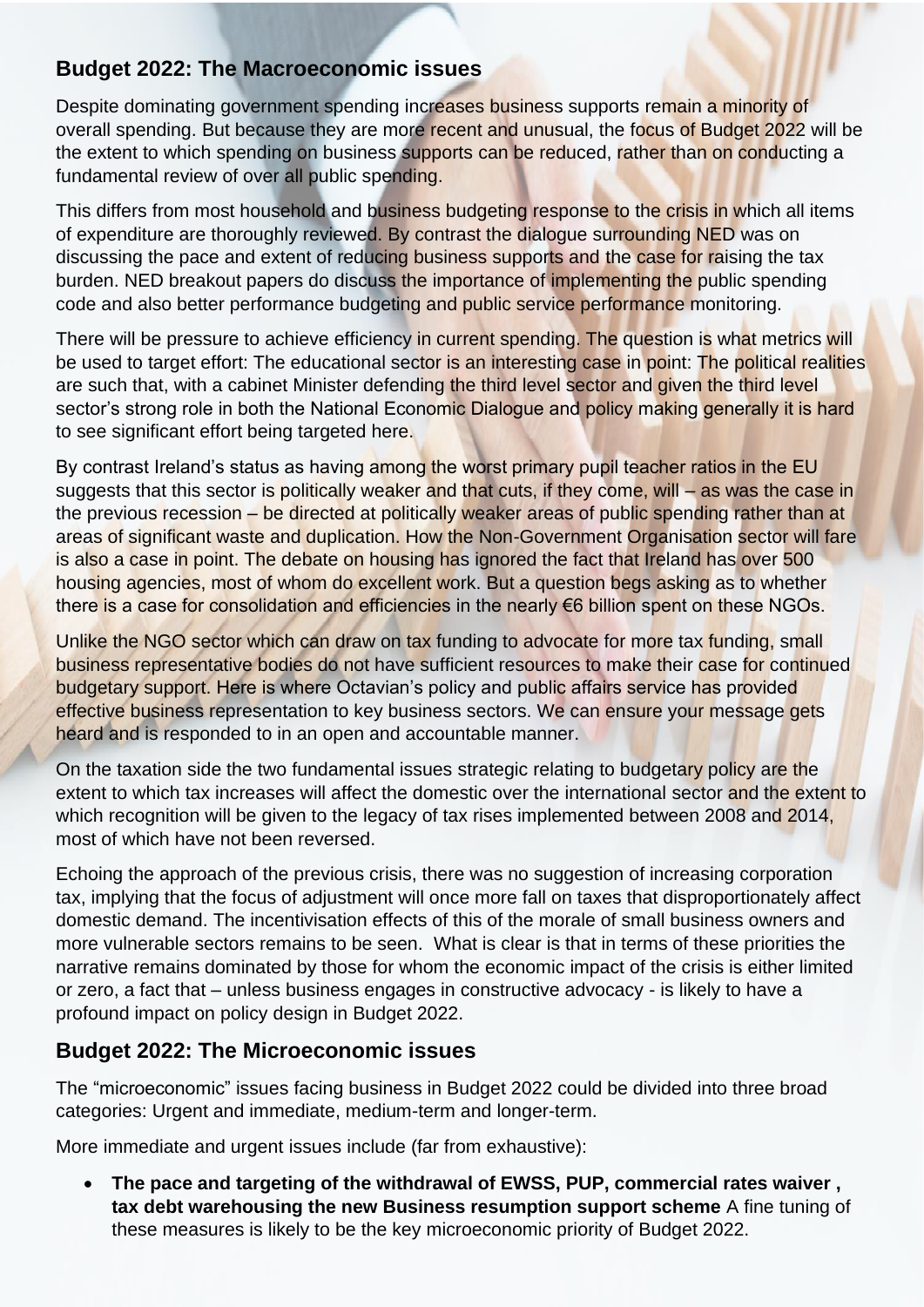- **Certainty about re-opening.** Notwithstanding the primacy of public health in public policy making, the need for more communication, coordination and consistency between NPHET, HSE and Government is clear if the domestic economy is to have confidence to recover.
- **The low take up of business supports**. This has been commented on by Ministers of State with responsibility for business support policy. A key issue remains the design and implementation of these supports. While welcome, the vast majority of SMEs are microenterprises for whom the time and bureaucracy involved in applying for supports is often prohibitive against a backdrop of intense pressure to survive.

More medium term issues include (again far from exhaustive):

- **Budgetary incentives and compensation for climate action.** The design and implementation of climate action incentivisation and also "Just transition" measures to alleviate adverse impacts of climate action for some industries (e.g. Peat) will need attention over a two year period. Given the electoral consequences of climate transition in some industries, this is likely to feature more prominently in Budget 2022 than Budget 2021.
- **Improving linkages between domestic and multinational sides of the Irish economy**  In our publication "*An Economic Response to Covid-19"* in April 2020 we identified the need for greater multinational SME collaboration as a crucial priority for two reasons: Firstly – at a tactical economic level - to improve the capacity of SMEs to benefit from the export resilience of FDI and secondly – at a strategic fiscal policy level – to improve the tax yield of multinational activity in a way that would not require us to raise our corporation tax rate. This was identified as a key issue above in determining public debt sustainability.
- **Effective management of regional and town and village centred recovery**. In contrast to the previous recovery, the more regional and rural focus of recovery has been a very welcome and needed development to which our consultancy has significantly contributed (see above). Shifting from a centralised to more regional and local methods of recovery investment will require change in budgetary thinking, structures and planning.

In the longer term budgetary policy challenges will include (again far from exhaustive)

- **Targeting key fiscal variables** such as the size of government spending as a share of GNI\*, the level of debt, fiscal balances over the long-term and the mix of current and capital spending. A past failure to prioritise long-term thinking and commitment to infrastructure spending compared to current spending – and to favour politically stronger (University) over politically weaker but more deserving (primary school) public spending calls – has contributed significantly to our crisis in housing, primary education and inequality. But even if these are corrected it remains to be seen if that can be sustained over the political cycle.
- **Maintaining and mitigating climate action goals** After a strong start the government will aim to continue and pass on to the succeeding government a shared commitment to climate action and achieving Paris 2015 targets. The extent to which "Just Transition" implementation works will determine if this commitment survives the next election.
- **Achieving a fair social contract between public and private sectors** Against the backdrop of negative response to NPHET advice public pay increases are testing social Cohesion.

A much stronger private sector voice in future policy making may be needed to limit the political fallout of pandemic and ensure public confidence in the integrity of policy (see below).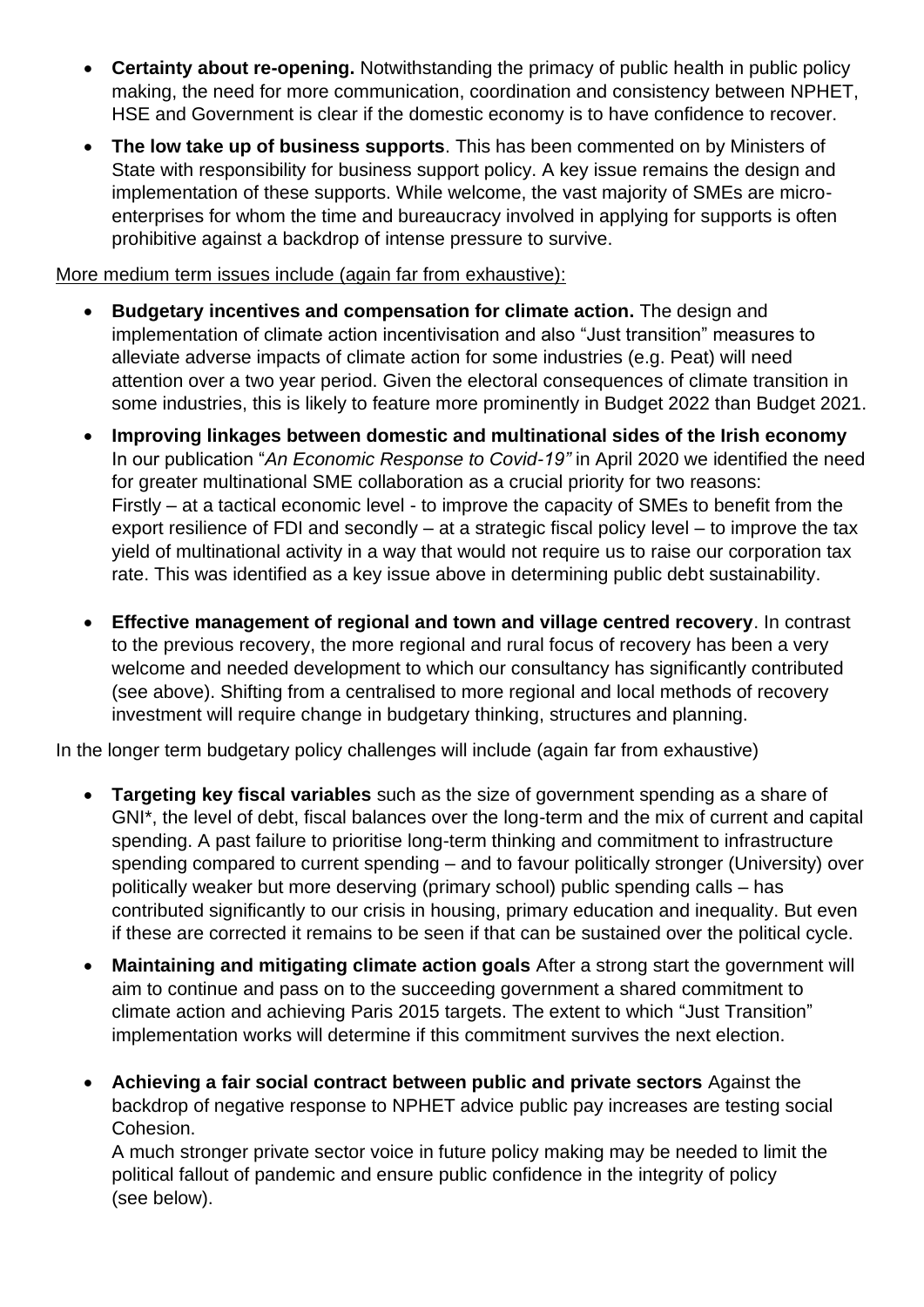# **National Economic Dialogue and NPHET**

Against the backdrop of rising public concern about NPHET's advice to government on reopening, the National Economic Dialogue (NED) completed a two day think-in on key topics:

The format was a traditional social partnership structure with Government Ministers chairing discussion – supported by prominent academics acting as Rapporteurs. Key topics included in breakout session briefings include:

- Delivering a resilient economic recovery
- Improving budgetary policy
- Supporting job creation and economic recovery
- Climate action and a low-carbon economy
- Employment, education and skills
- Specific sessions on Health, Agri-Food and Tourism

Key issues that received less focus or were not discussed included

- Narratives on public sector reform remain qualitative with little focus on the possibility of quantified analysis of the potential for productivity gain. This contrasts with highly quantified analysis of the scope for tax increases. The impact of public pay policy on budget sustainability and – through higher tax burdens and relative incentives – on entrepreneur morale would also be useful to include.
- While a paragraph was devoted to noting the OECD's commitment to seek an International Tax Agreement, there was no specific reference to this in background briefings other than a commitment to a blueprint from tax policy in the Commission on Taxation and Welfare.
- The cost environment facing Irish SMEs compared to peer small economies in the EU was not identified as an issue, despite the recent Eurostat report indicating that Ireland faces the second highest cost of living in the EU. There was an acknowledgement of energy costs in the context of climate action but no mention of insurance costs.
- The impact of multinational activity on SME operating conditions was not explicitly identified although the issue of the linkages between the multinational and SME sectors was identified as an important issue.

Arguably the deliberations of the NED did not receive the media attention they deserved, overshadowed as they were by the public and political response to NPHET's recommendation to delay the planned re-opening of key sectors of the economy. A notable feature of the dialogue was that while business representative bodies were consulted, the breakout session documents were drafted by government. This touches on a key challenge for recovery policy identified in "*An Economic Response to Covid-19"*, namely the significantly weaker policy advocacy and resultant voice of the private compared to the public sector.

While government has responded well to calls for increased resourcing of supports in macroeconomic terms, the design and implementation of those supports, in microeconomic terms, has left many schemes undersubscribed. The Pandemic Unemployment Payment and EWSS have been a success in saving many jobs. But they have saved jobs that were threatened by public policy edicts forced on business. And they are ultimately funded by business risk takers and entrepreneurs. As government makes choices in relation to continuing supports for the SME sector, a focus on the continued financial feasibility of continuing supports to other more sheltered parts of the economy - including those with a strong influence on public policy making – may test the capacity of the policy making system to act in the national interest.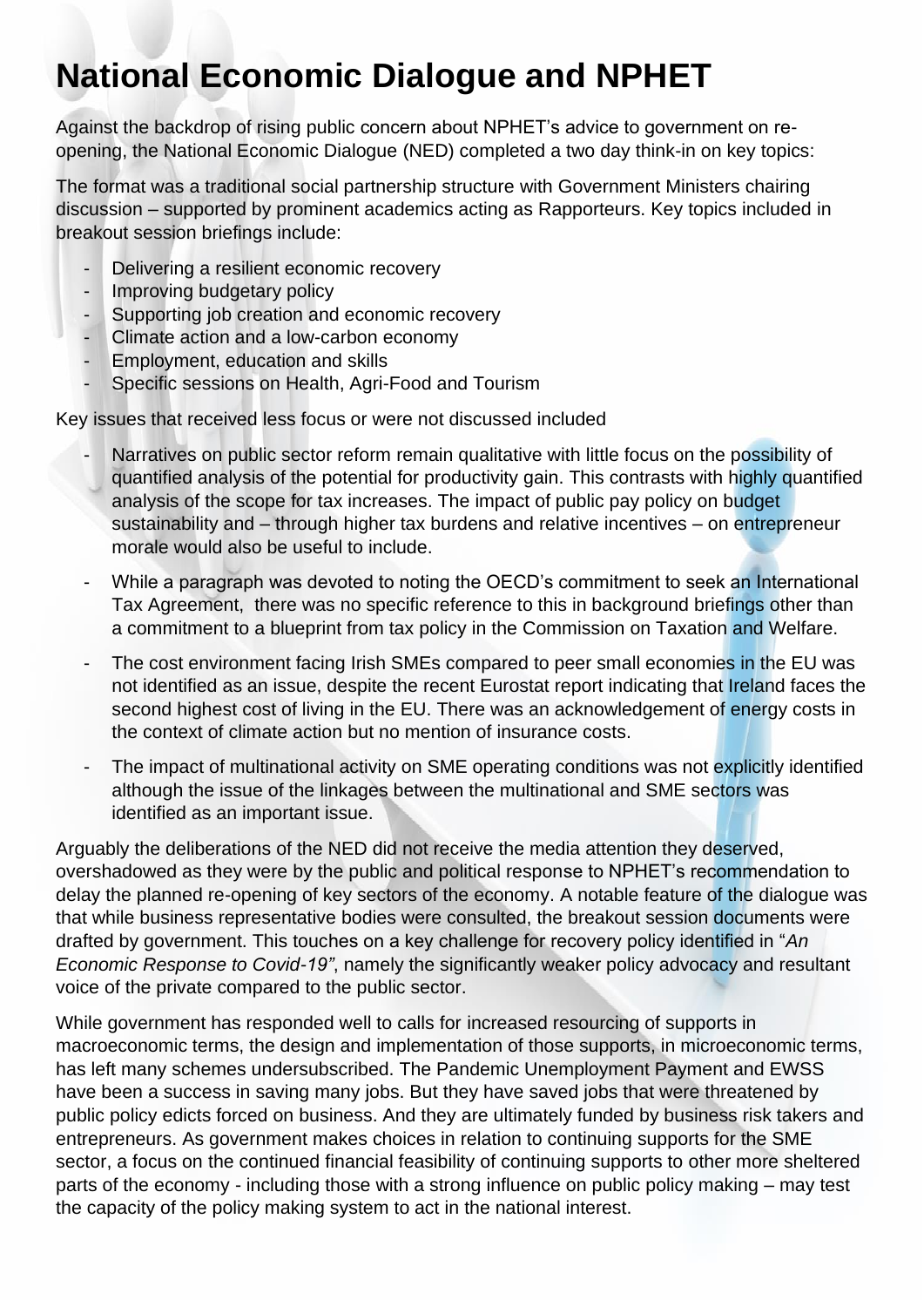## **Monthly deaths related to Covid-19 stabilise**

From a high of 109,909 new cases in the month of January, the number of new Covid-19 cases recorded has fallen to a monthly total of 10,774 in June. According to Chief Medical Officer Tony Holohan, the delta variant accounts for approximately 20 per cent of new Covid-19 cases observed in mid-June

The sharp fall in the number of monthly deaths related to Covid-19 continued to end May and stabilised in June.

Compared to a total of 1,092 new deaths recorded in January of this year and a total of 1,021 in February, the respective totals for March, April, May and June are 374, 209, 45 and 48. Compared with the profile of deaths in 2020, the numbers suggest some reoccurrence of a seasonal correlation (not necessarily a causation).

3.7 million vaccines have been administered to date with a rate of approximately 350,000 vaccines being administered each week.

*\*This analysis is updated once a month.*